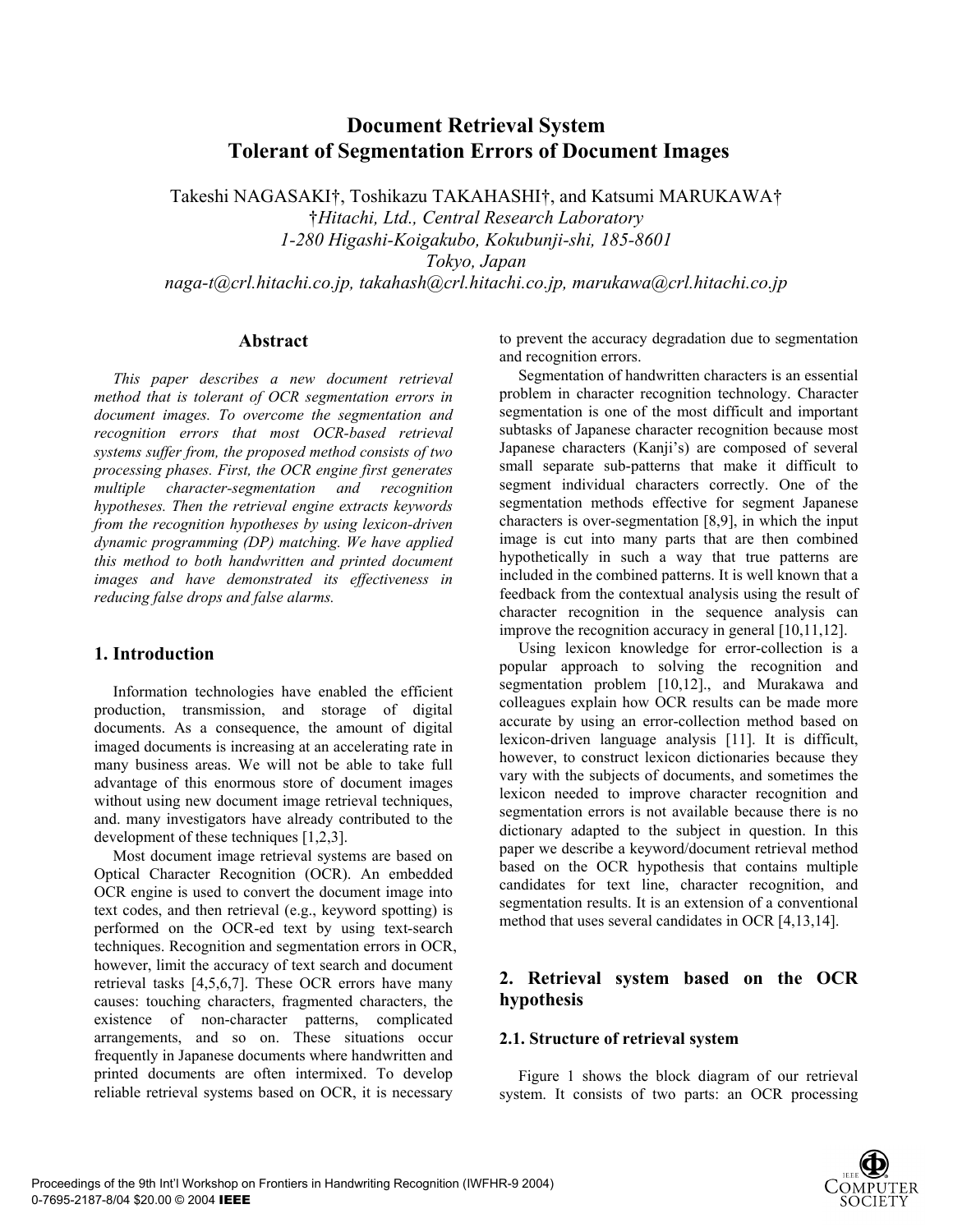engine, and a keyword/document retrieval engine. The characteristics of this retrieval system are as follows:

1) The OCR engine generates multiple segmentation and recognition hypotheses to compensate the ambiguity of machine reading.

2) A subset of the regular grammar is used to represent the various keywords, which are the retrieval targets.

3) A dynamic programming (DP) matching algorithm is used to interpret the subset of regular-grammar keywords extracted from the OCR hypotheses by error-correcting matching.

4) When keyword candidates are being extracted by DPmatching, a keyword verification procedure is used to reduce the occurrence of false-alarm errors in retrieval (over-extracting) by computing the confidence of character recognition and pattern arrangements.



### **2.2. OCR hypothesis**

The OCR hypothesis consists of several candidate text lines, segmented character patterns. and recognition results. The line hypothesis representing a text line includes information about the locations of character patterns, recognition candidates, recognition likelihood, and the relation of pattern sequence. This information can be modeled as a directed acyclic graph in which a node indicates a character segmentation point and an edge indicates a character pattern (Figure 2).



**Fig. 2: OCR hypothesis (text line).** 

# **2.3. Keyword retrieval**

The advantage of using the dynamic programming (DP) technique for string matching is that it can compute the best edit-distance metric and is tolerant disturbance such as character recognition error, noise insertion, and lack of character pattern. We used a DP algorithm to extract keywords from the OCR hypothesis, and we improved the algorithm to make it better able to handle the grammatical notation of various keywords.

RTN (Recursive Transition Network) grammar is often used to represent the ambiguity inherent in the definitions of words, but it is hard to interpret RTN by using the DP algorithm because RTN permits recursive definition of non-terminal symbols. In principle, the DP algorithm calculates a best- cost path on the directed acyclic graph. The matching problem in RTN grammar, on the other hand, becomes a directed cyclic graph problem because RTN permits recursive reference of symbols. We therefore use a subset of the regular grammar (SRG) for the notation of keywords. It should be emphasized that the level of SRG will affect the complexity of DP computation, so we will introduce several constraints on the SRG.

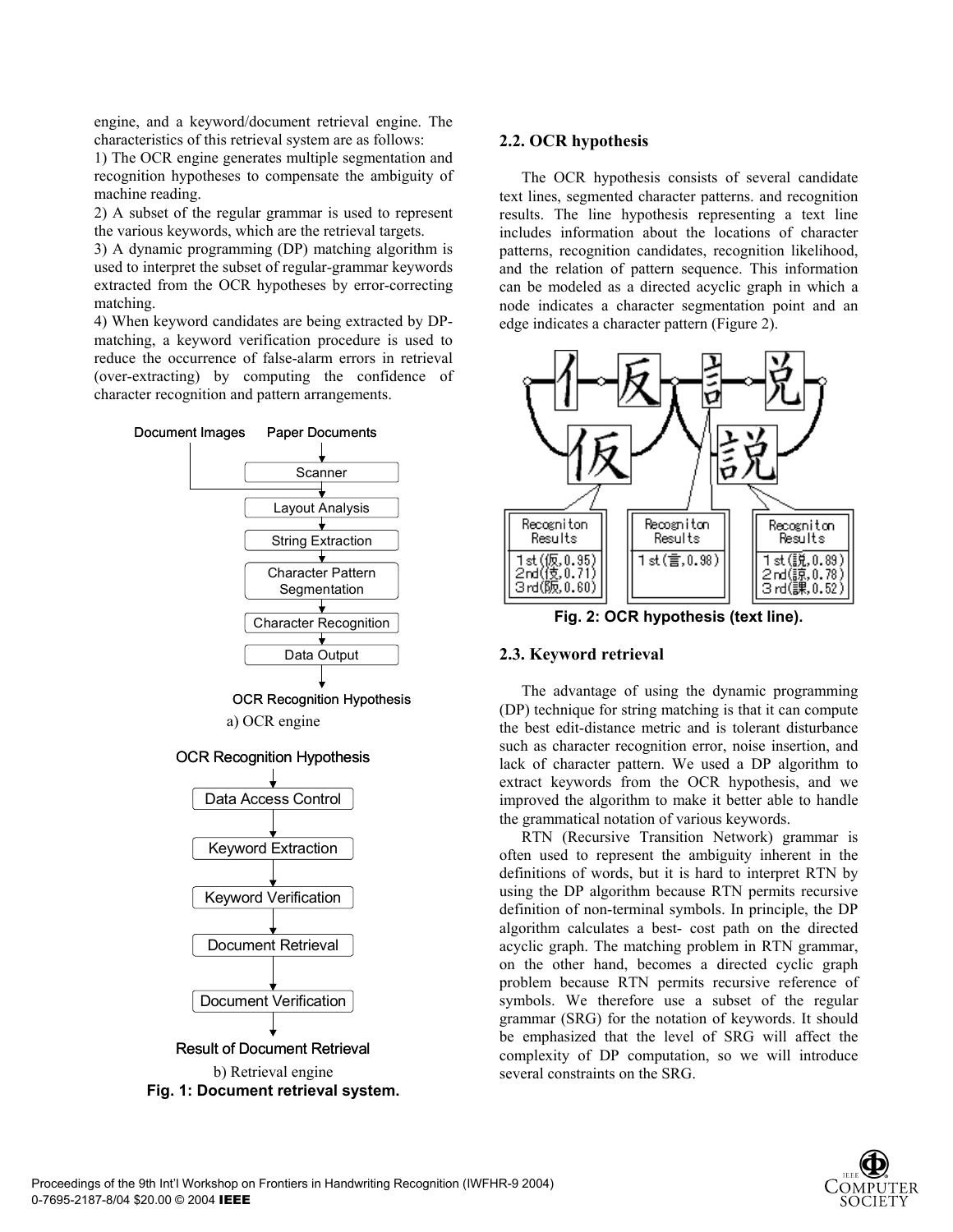# **3. Lexicon-driven DP matching**

# **3.1. Lexicon representation**

The following grammar symbols are used in the SRG: the symbol "|" means arrangement of terms, the symbols "(" and ")" enclose a meaningful portion of terms, the symbols "[" and "]"enclose a terms that can be omitted. The symbols "\*" and "?" are excluded from the SRG; they represents repetition of terms and matching with any characters. Figure 3 shows the definition of grammar symbols interpreted by the lexicon-driven DP matching algorithm.

The target keywords are represented with this SRG and we use three levels of representation to be considered with respect to the calculation complexity of the DP algorithm. The differences between these notations are related to the numbers of front (parent) symbols in the grammar sequence, and we consider Level-1 and Level-2 notations to develop lexicon-driven DP matching.

1) Level-1: Simple notation

The example of this notation is as follows. It includes four keywords – "ROBO", "ROBODOC", "ROBOT", and "ROBOTIC".

S (ROBO | ROBODOC | ROBOT | ROBOTIC ) E 2) Level-2: Trie-structure notation

The trie-structure notation of upper keywords becomes to the following. The trie-form provides compact and short definitions for searching keywords.

 $S ( ROBO ( DOC | [T [ IC ] ] )) E$ 

3) Level-3: Non-limited notation

This notation permits internal branching of words. The following example expresses the variation of a word "ROBO", which is as the result of misspelling or of someone mistaking the legendary wolf king "LOBO" for a robot.

| Symbols                  | Function                                |  |  |  |  |
|--------------------------|-----------------------------------------|--|--|--|--|
| S                        | Start symbol of notation. Appears       |  |  |  |  |
|                          | only once in the top of the definition. |  |  |  |  |
|                          | Arrangement of terms.                   |  |  |  |  |
|                          | Start of meaningful set of terms.       |  |  |  |  |
|                          | End of meaningful set of terms.         |  |  |  |  |
|                          | Start of omittable terms.               |  |  |  |  |
|                          | End of omittable terms.                 |  |  |  |  |
| E                        | End symbol of the notation.             |  |  |  |  |
|                          | Generally, appears only once in the     |  |  |  |  |
|                          | tail of the definition.                 |  |  |  |  |
| Fig. 3: Grammar symbols. |                                         |  |  |  |  |

 $S((R|L)$  OBO (DOC | [T [ IC ] ])) E

# **3.2. DP matching**

This section introduces the DP equation interpreting the level-2 grammar. The OCR hypothesis and SRG are modeled as directed acyclic graph (DAG). We represent the OCR hypothesis of a text line as:

$$
N = \{ (ns_i, ne_i, n_i) \mid i = 1, \cdots, |N| \},
$$
 (1)

and represent the SRG that defines the keywords to be extracted from document images as:

$$
G = \{ (gs_i, ge_i, g_i) \mid i = 1, \cdots, |G| \},
$$
 (2)

where

 $n, g$ : graph edge on DAG,

*ns*, *gs*: start graph node of corresponding edge,

*ne*,  $ge$ : end graph node of corresponding edge.

The edge *g* corresponds to a grammar symbol and the edge  $n$  corresponds to a character pattern included in OCR hypothesis. We also introduce an edge set of a given edge  $e_i$  on the graph  $E$ , denoted as  $PreE(E, e_i)$ . The edge set  $PreE(E, e_i)$  called front edge set of edge  $e_i$ , consists of edges that connect to the start node of  $e_i$ on the DAG  $E$ . More precisely,  $PreE(E, e_i)$  =  ${e_i \mid ne_i = ns_i}$ . In terms of grammar, the front edge set corresponds to the grammar symbols placed in front of the symbol  $g_i$ . In terms of the OCR hypothesis, the front edge set corresponds to the character patterns placed in front of the character pattern  $n_a$ , denoted as  $n_p \in \text{PreE}(N, n_q)$ .

The DP process can be considered as a minimum cost path search strategy. On the basis of upper notation, the matching cost  $Cost(g_i, n_a)$  between a grammar symbol

 $g_i$  and a character pattern  $n_q$  equals the following:

$$
Cost(g_j, n_q) = \min_{\substack{g_i \in \text{PreE}(G, g_j) \\ n_p \in \text{PreE}(N, n_q)}} \{F(n_p, g_i, n_q, g_j)\}
$$
\n
$$
F = Cost(g_i, n_p) +
$$
\n
$$
Path(n_p, n_q) +
$$
\n
$$
Next(g_i, g_j) +
$$
\n
$$
Match(g_j, n_q)
$$
\n(4)

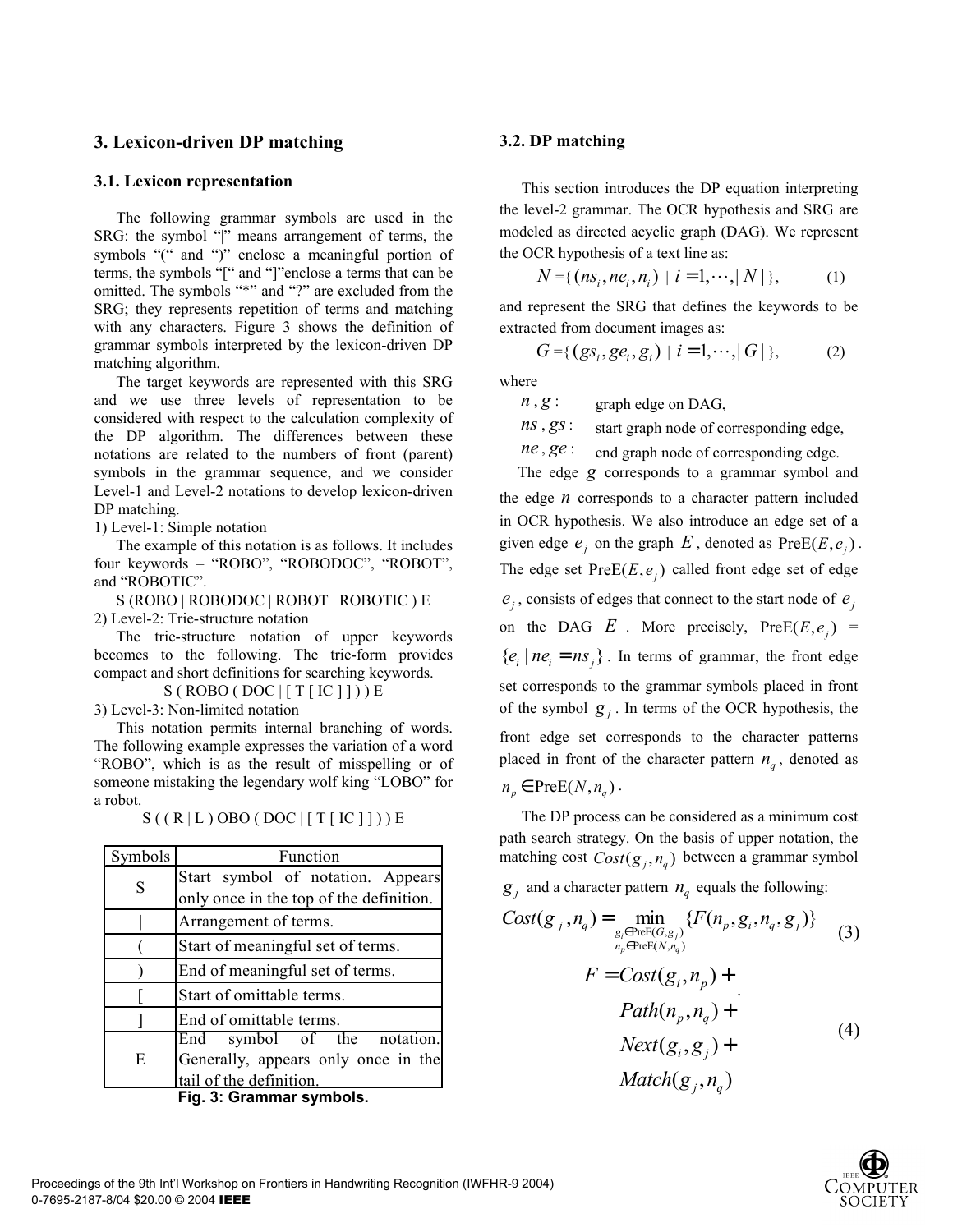where

- $Match(·):$  Cost of a single pattern-matching between grammar symbol *g* and character pattern  $n$ , which gives a penalty if the symbol is not one of the recognition candidates,
- $Path(\cdot): \qquad \text{Cost of the connection between}$ character pattern  $n<sub>n</sub>$  and  $n<sub>a</sub>$ , which gives a penalty if the two patterns are not in the same neighborhood,
- $Next(\cdot): \qquad \text{Cost of the connection cost between}$ grammar symbols  $g_i$  and  $g_j$ , which gives a penalty if the two symbols are not sequential.

The minimum cost of the path from the start to the

end is obtained by computing the above functions for all *g* .. Given that  $|G|$  is the length of grammar and  $|N|$ is the number of the character patterns, the computation complexity of this DP process is of the order  $|G||N|^2$ in the worst cases. But it could be reduced to the order  $||G||N||$  by pruning the connections of character patterns.

# **3.3. Stack operation**

The process of DP matching can be calculated with the stack table. The grammar consists of several specific symbols S, E,  $(, )$ ,  $[, ]$ ,  $]$  and character codes C. C is a terminal symbol of grammar; in short, it's a normal character. The DP algorithm sweeps the sequence of grammar symbols from left to right, and process the



| Symbol | <b>Stack Operation</b>                                                                                                                                                |
|--------|-----------------------------------------------------------------------------------------------------------------------------------------------------------------------|
| S      | Initialize DP table. Set the last DPT as front DPT.                                                                                                                   |
|        | Push left the symbol to the stack.                                                                                                                                    |
|        | This means the end of a word. Store computation results, the best path<br>and cost of the word. Pop the stack until "(" is removed. Set the last DPT<br>as front DPT. |
|        | Push the symbol "" to the stack.                                                                                                                                      |
|        | This means the end of a word. Store computation results. Pop the stack<br>until "[" is removed. Set the last DPT as front DPT.                                        |
|        | This means the end of a word. Store computation results. Pop the stack<br>until "(" or "[" is coming. Set the last DPT as front DPT.                                  |
| E      | The end of computation.                                                                                                                                               |
| C      | Compute current DPT using front DPT. Push the current DPT on the<br>stack. Set the lastest DPT on the stack as front DPT.                                             |

**Fig. 5: Stack operation.**

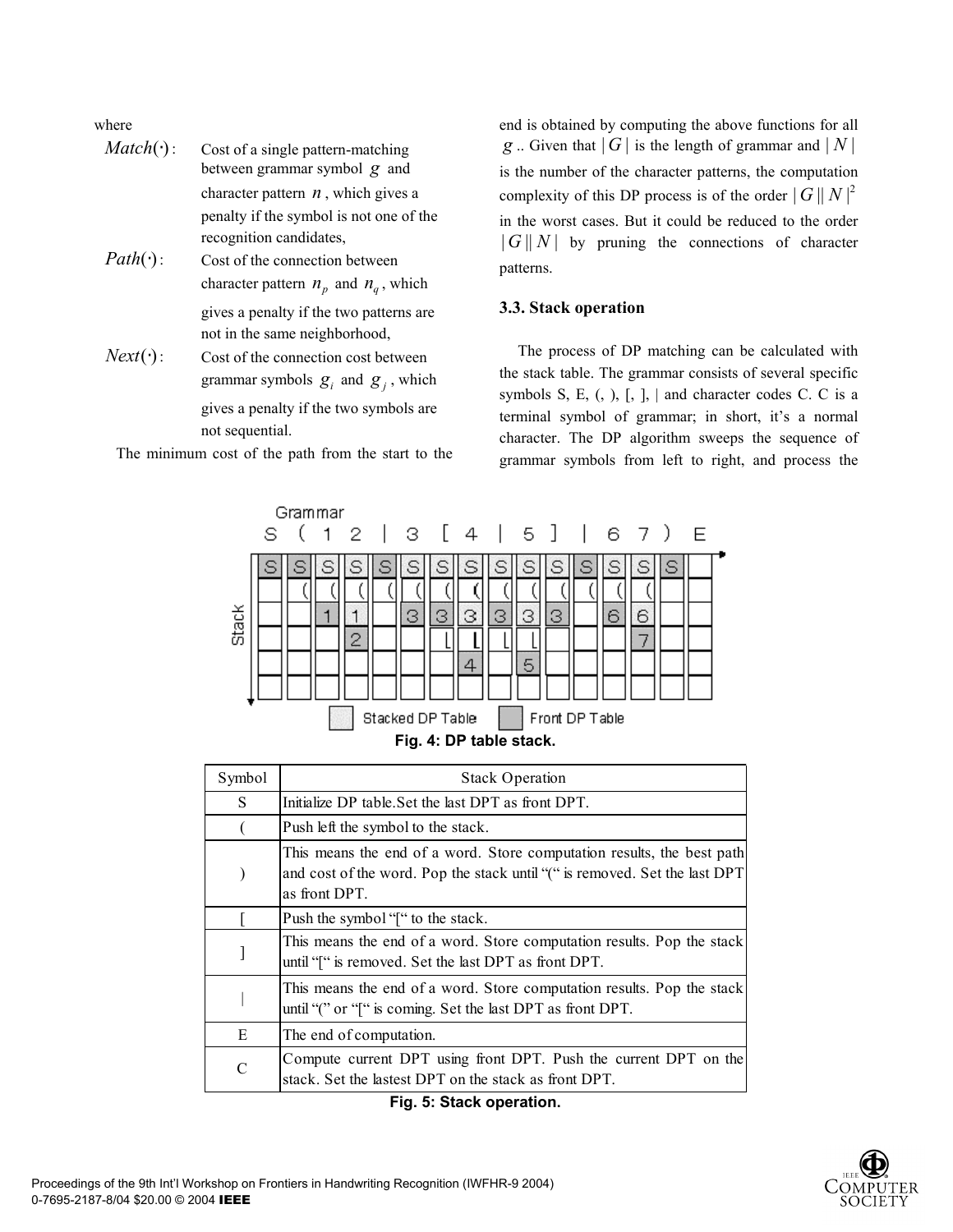stack operations, push or pop the DP table (DPT) to the stack, at the each step of the sequence. The DP table is a container of best costs when a grammar symbol  $g_i$ matches with every character pattern  $n_a \in N$ .

For a given grammar symbol  $g_i$ , the DP table defined as like this:

$$
Dpt(g_j) = \{ (n_q, Cost(g_j, n_q)) | n_q \in N \}.
$$
 (5)

The best cost for the current target symbol  $g_i$  is computed from the previously calculated DP tables  $Dpt(g_i)$ , where the symbol  $g_i$  is one of the front symbols of  $g_i$ , is denoted as  $g_i \in \text{PreE}(G, g_i)$ . When the grammar is level-2, it becomes

 $g_i = \text{PreE}(G, g_i)$  since the number of front symbols becomes at most 1. The previously calculated DP table (front DP table)  $Dpt(g_i)$  can be accessed in the DP table stack. Figure 4 shows state transition of the stack with the processing of DP computation. In this figure, the grammar defines a set of words:

{ 12, 3, 34, 35, 67 }

and its notation is presented in trie-form:

"S ( $12 | 3 [4 | 5 ] | 67$ ) E".

Figure 5 shows stack operation for each of the grammar symbols.

# **4. Verification**

The OCR hypothesis and lexicon-driven DP matching help keep the recall rate high because both approaches contribute to making keyword retrieval tolerant of recognition and segmentation errors in OCR. On the other hand, it increases the number of irrelevant keywords extracted from document images. To cope with this retrieval error, we utilize the peripheral features such as gaps between patterns, widths and heights of patterns, and evaluate the likelihood of extracted keywords (Figure 6). The likelihood of an extracted keyword is calculated by using the Bayesian rule according to the empirical distribution for each of the features of pattern arrangement.



**Fig. 6: Keyword verification.** 

# **5. Experiments**

### **5.1. Database and criteria**

We evaluated the performance of the proposed approach by carrying out experiments in keyword retrieval with the conventional retrieval method and the proposed one. these experiments used 400 sets of medical insurance documents, in which handwritten and printed texts are intermixed. Document images were scanned with 200dpi resolution and binary color. The documents contained 3182 text lines and 45091 characters. These documents were first encoded into text manually and relevant keywords were extracted using a conventional text search method. For retrieval keywords we select 550 keywords from a medical dictionary.

Table 1 shows the definitions of the performance criteria we used to evaluate the retrieval methods, and the retrieval accuracies obtained with the conventional method and the proposed method are listed in Table 2.

| Table 1: Retrieval evaluation metrics. |
|----------------------------------------|
|----------------------------------------|

| $recall = B / A$                                          |  |  |  |  |
|-----------------------------------------------------------|--|--|--|--|
| precision= $B / (B+C)$                                    |  |  |  |  |
| F metric = $2B / (A+B+C)$                                 |  |  |  |  |
| where,                                                    |  |  |  |  |
| A: the number of relevant keywords in documents,          |  |  |  |  |
| De the produce i furthermat become als activisments and i |  |  |  |  |

B: the number of relevant keywords retrieved, and

C: the number of irrelevant keywords.